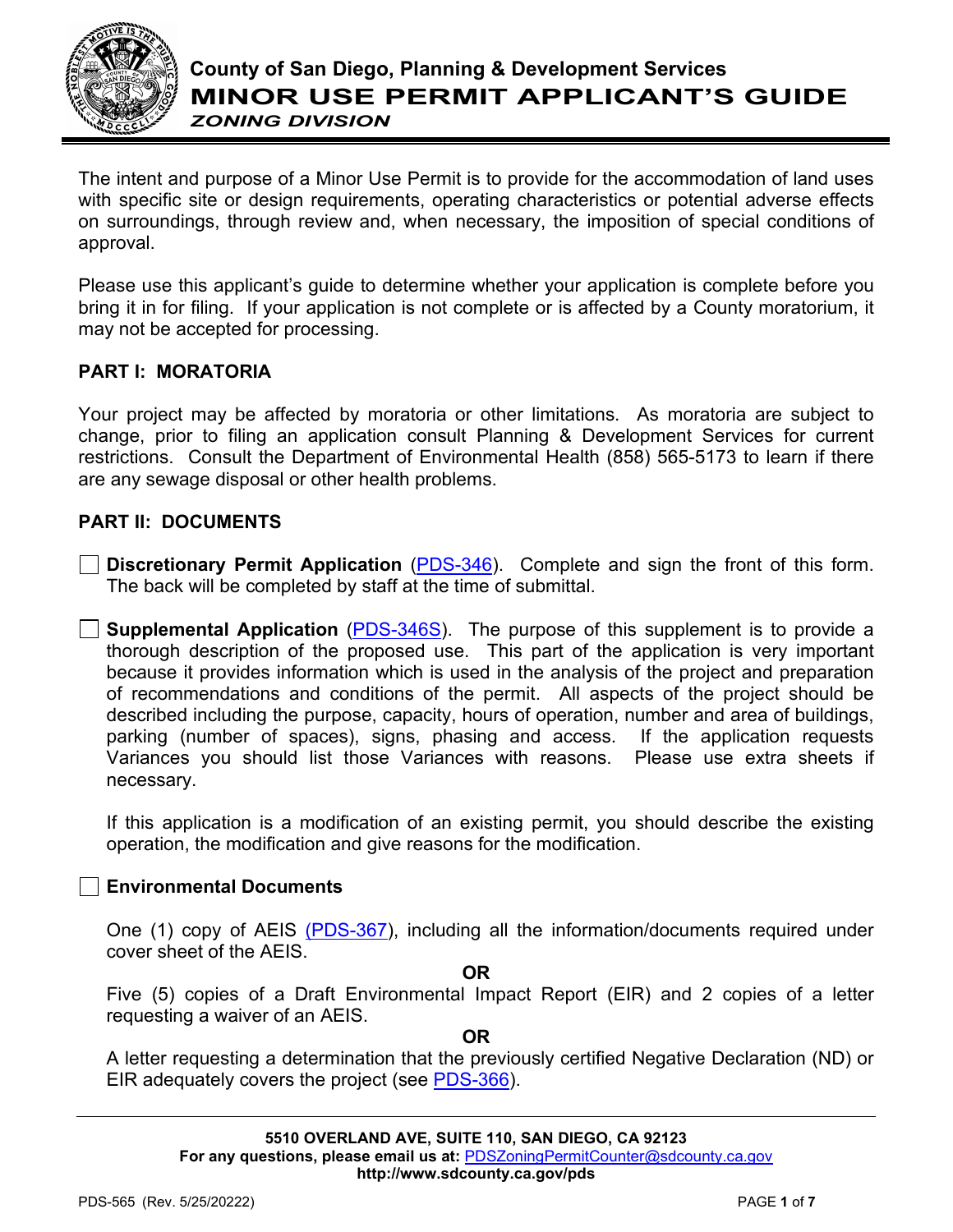

#### *Continued*

### **OR**

If the project is categorically exempt from Environmental Review pursuant to State Guidelines for implementation of the California Environmental Quality Act (CEQA), no environmental documentation is needed.

**Storm Water Quality Management Plan.** Two (2) copies of a Storm Water Quality Management Plan.

**Evidence of Legal Parcel** [\(PDS-320\)](https://www.sandiegocounty.gov/content/dam/sdc/pds/zoning/formfields/PDS-PLN-320.pdf) (refer to [Policy G-3\)](https://www.sandiegocounty.gov/content/dam/sdc/pds/zoning/formfields/POLICY-G-3.pdf). Top half must be completed and signed.

**Disclosure Statement** [\(PDS-305\)](https://www.sandiegocounty.gov/content/dam/sdc/pds/zoning/formfields/PDS-PLN-305.pdf). Must be completed, signed and dated.

**Agent Authorization,** if applicable. A signed letter authorizing the applicant to apply for the permit if not the owner(s). (See Section 7354 of the Zoning Ordinance.)

**Project Facility Availability Letters.** Applicant should complete top portion of these forms and the agencies must complete the bottoms. If you are uncertain, please contact the Zoning Information Counter for further information [\(PDSZoningPermitCounter@sdcounty.ca.gov\)](mailto:PDSZoningPermitCounter@sdcounty.ca.gov).

 $\Box$  Fire Service Letter [\(PDS-399F\)](https://www.sandiegocounty.gov/content/dam/sdc/pds/zoning/formfields/PDS-PLN-399F.pdf). Must be completed and signed by the district or public agency which would provide fire protection service for the project.

 $\Box$  School Service Letter(s) [\(PDS-399SC\)](https://www.sandiegocounty.gov/content/dam/sdc/pds/zoning/formfields/PDS-PLN-399SC.pdf). Must be completed and signed by each school (elementary and high school) district.

 $\Box$  Sewer Service Letter [\(PDS-399S\)](https://www.sandiegocounty.gov/content/dam/sdc/pds/zoning/formfields/PDS-PLN-399S.pdf). Must be completed and signed by the district or public agency which would provide sewer service for the project.

Water Service Letter [\(PDS-399W\)](https://www.sandiegocounty.gov/content/dam/sdc/pds/zoning/formfields/PDS-PLN-399W.pdf). Must be completed and signed by the district or public agency which would provide water service for the project.

**Public Notice** (See [PDS-514,](https://www.sandiegocounty.gov/content/dam/sdc/pds/zoning/formfields/PDS-PLN-514.pdf) [515,](https://www.sandiegocounty.gov/content/dam/sdc/pds/zoning/formfields/PDS-PLN-515.pdf) and [516](https://www.sandiegocounty.gov/content/dam/sdc/pds/zoning/formfields/PDS-PLN-516.pdf) for detailed instructions). PDS must notify all owners of property within 500 feet of the subject property and a minimum of twenty different property owners (Board Policy I-49). In order to complete the notification, the following must be submitted with the application (refer to PDS-516 for detailed instructions):

 $\Box$  Separate sheets (11" x 17") of the County Assessor's Map(s) showing the entire property outlined in red with a green line encircling a distance of 500 feet from the property line. Each parcel lying wholly or in part within the 500 feet shall have its number colored yellow with a "highliter" pen or a colored pencil. Assessor's Map(s) must **not** be reduced.

A typed list of all affected property owners parcel highlighted in yellow above, by Assessor's Parcel Number with name and address. A minimum of twenty different property owners. The addressee must be the property owner and not a leaser or renter.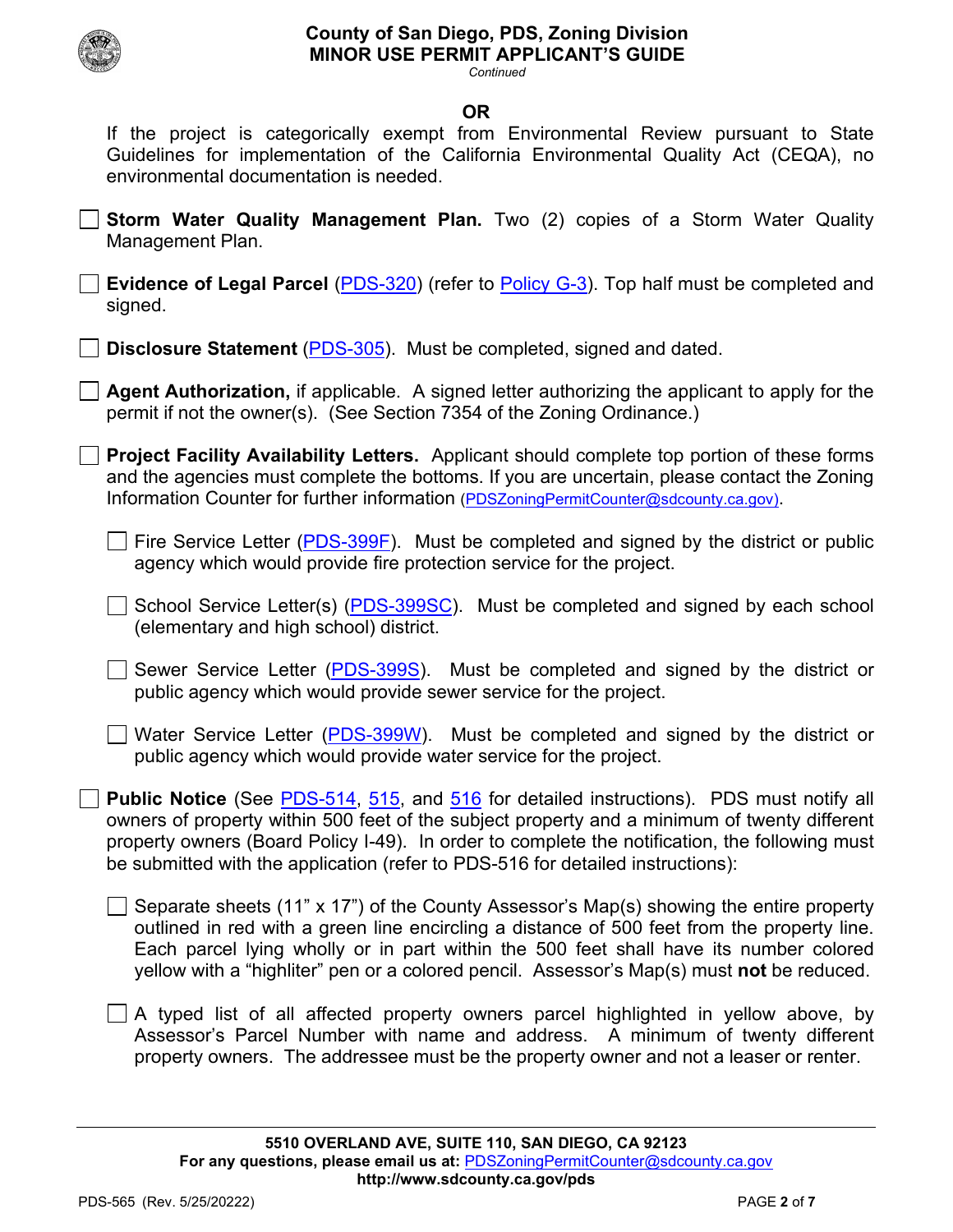# **County of San Diego, PDS, Zoning Division MINOR USE PERMIT APPLICANT'S GUIDE**

*Continued*

by the State of California. The list is available at the PDS Zoning Division.

**Hazardous Waste and/or Substance Site Verification Form** [\(PDS-580\)](https://www.sandiegocounty.gov/content/dam/sdc/pds/zoning/formfields/PDS-PLN-580.pdf). Please consult the San Diego County List of Hazardous Waste and/or Substance Sites compiled

| One set of stamped (only use USPS "Forever" stamps) and addressed (typed) plain<br>(no letterhead) envelopes $(4\frac{1}{4}$ " x $9\frac{1}{2}$ " "business" size) for each property owner on the list.<br>If a property owner has several parcels, you need only submit one envelope. No<br>enclosed business cards are allowed. Planning & Development Services will provide the<br>return address at intake.                                                                                                                                                                                                         |  |
|-------------------------------------------------------------------------------------------------------------------------------------------------------------------------------------------------------------------------------------------------------------------------------------------------------------------------------------------------------------------------------------------------------------------------------------------------------------------------------------------------------------------------------------------------------------------------------------------------------------------------|--|
| One set of gummed labels on $8\frac{1}{2}$ " x 11" sheets containing the names, addresses and the<br>Assessor's Parcel Numbers of all property owners on the typed list. The labels are<br>necessary for a possible appeal.                                                                                                                                                                                                                                                                                                                                                                                             |  |
| <b>Complete Public Notice Certification (PDS-514).</b> This form, signed by the applicant,<br>certifies the names and addresses submitted with the Public Notice.                                                                                                                                                                                                                                                                                                                                                                                                                                                       |  |
| Packages are from the latest adopted Assessor's Tax Roll. You should be aware that if<br>any of this information is incorrect, the processing may be delayed.                                                                                                                                                                                                                                                                                                                                                                                                                                                           |  |
| <b>Supplemental Public Notice.</b> Board of Supervisors Policy I-49, Item 2, pertains to the<br>notification of apartment buildings and mobilehomes parks.<br>Comply with the<br>requirements listed in the Supplemental Public Notice Procedure (PDS-298) and<br>submit a complete Supplemental Public Notice Certification (PDS-299).                                                                                                                                                                                                                                                                                 |  |
| Vicinity Map and Project Summary (PDS-524). Must be completed and a vicinity map<br>prepared according to the instructions on the form.                                                                                                                                                                                                                                                                                                                                                                                                                                                                                 |  |
| <b>Posting of Notice (PDS-298)</b> . Follow the instructions. Failure to post or comply with the<br>guidelines may delay the processing of the project.                                                                                                                                                                                                                                                                                                                                                                                                                                                                 |  |
| Notice to applicants for Site Plans, Variances, Administrative Permits and Use Permits<br>$($ PDS-581 $)$                                                                                                                                                                                                                                                                                                                                                                                                                                                                                                               |  |
| Plot Plan. All plot plans should contain sufficient information to describe the project. The<br>following is a list of information pertinent to a Minor Use Permit Plot Plan. All of this<br>information may not be pertinent to every proposal, but where applicable it should be<br>included. Minor Use Permits for off-site real estate directional signs need only supply an<br>Assessor's Map with the parcel outlined, sign locations delineated and sign elevations.<br>(One (1) additional plot plan in addition to those required above for Wireless facilities. See<br>Pages 6 and 7 for other requirements.) |  |
| <b>Number of copies</b> – see coversheet of application; folded to a $8\frac{1}{2}$ " x 11" maximum with<br>the lower right hand corner exposed. Multiple sheets must be stapled into sets.                                                                                                                                                                                                                                                                                                                                                                                                                             |  |
| <b>Legibility</b> – The plot plan must be legible. Faded prints which are difficult to read or<br>reproduce are not acceptable.                                                                                                                                                                                                                                                                                                                                                                                                                                                                                         |  |
| 5510 OVERLAND AVE, SUITE 110, SAN DIEGO, CA 92123<br>For any questions, please email us at: PDSZoningPermitCounter@sdcounty.ca.gov<br>http://www.sdcounty.ca.gov/pds                                                                                                                                                                                                                                                                                                                                                                                                                                                    |  |
| PDS-565 (Rev. 5/25/20222)<br>PAGE 3 of 7                                                                                                                                                                                                                                                                                                                                                                                                                                                                                                                                                                                |  |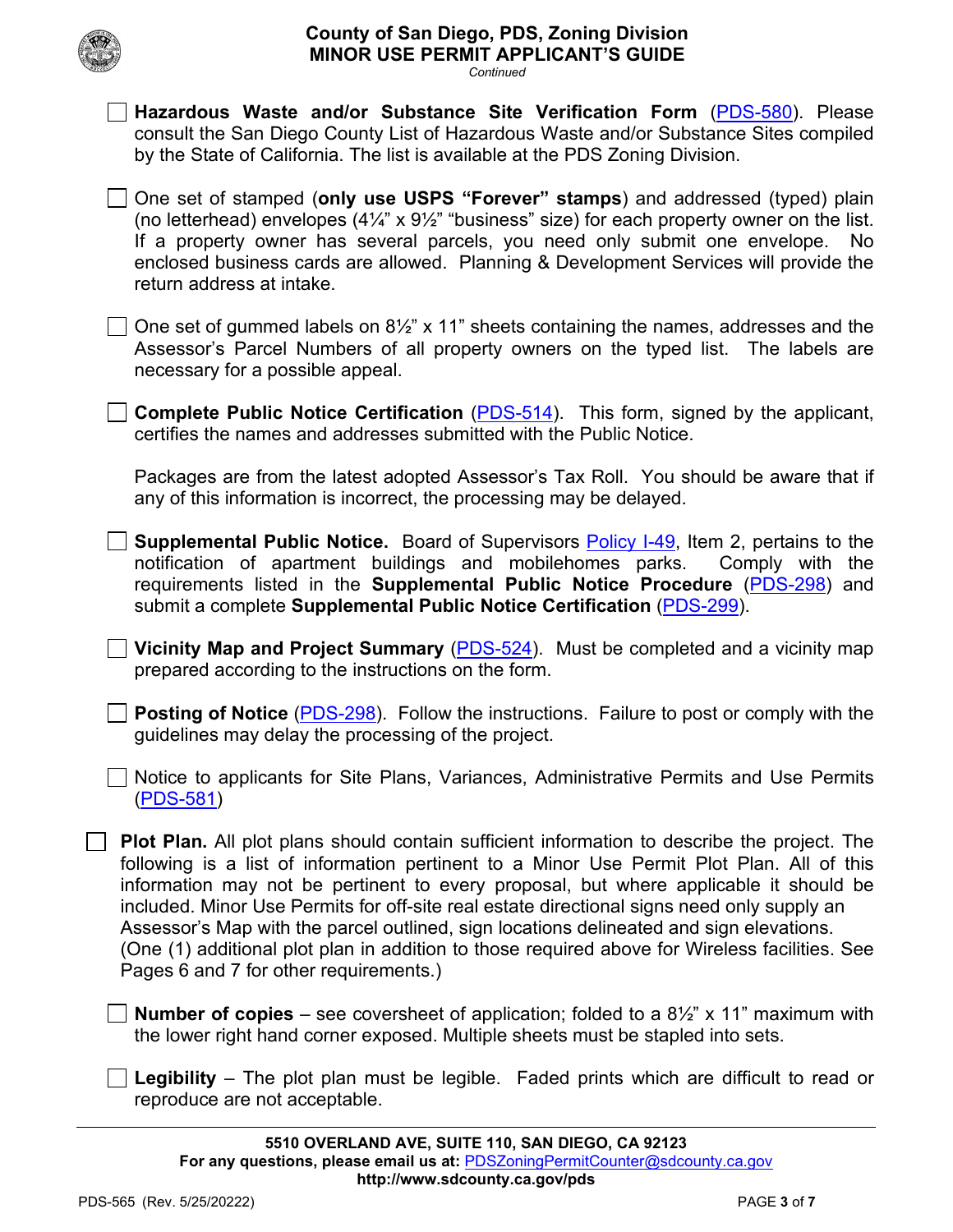| <b>County of San Diego, PDS, Zoning Division</b><br><b>MINOR USE PERMIT APPLICANT'S GUIDE</b><br>Continued                                                                                                                                                                                                                                                                                                                                                                                                         |
|--------------------------------------------------------------------------------------------------------------------------------------------------------------------------------------------------------------------------------------------------------------------------------------------------------------------------------------------------------------------------------------------------------------------------------------------------------------------------------------------------------------------|
| <b>North arrow/Scale</b> $-$ A north arrow is necessary to establish the map's direction. An<br>engineer's scale (e.g., 1"=20') is required.                                                                                                                                                                                                                                                                                                                                                                       |
| <b>Assessor's Number</b> – Include the Assessor's Book, Page and Parcel Number.                                                                                                                                                                                                                                                                                                                                                                                                                                    |
| <b>Dimensions</b> – Showing the following dimensions: exterior boundary, size of structures,<br>setbacks of structures to property line and between structures, parking areas and<br>driveways.                                                                                                                                                                                                                                                                                                                    |
| <b>Elevations</b> – Show complete elevations (side views) for all existing and/or proposed<br>structures. Indicate structure heights and dimensions.                                                                                                                                                                                                                                                                                                                                                               |
| <b>Floor Plans</b> – Include floor area calculations for proposed structure.                                                                                                                                                                                                                                                                                                                                                                                                                                       |
| <b>Structures</b> – Show all structures and their size, including buildings, sheds, storage areas<br>and recreational facilities such as swimming pools and playgrounds. Indicate number of<br>stories of buildings. Indicate if structures are existing or proposed. Indicate heights<br>where applicable.                                                                                                                                                                                                        |
| Pedestrian and Vehicular Circulation and Parking - Show walkways, driveways,<br>entrances, exists and parking places with dimensions. Label handicapped parking.<br>Show contiguous streets with centerlines and all easements.                                                                                                                                                                                                                                                                                    |
| Drainage - Indicate any natural drainage (including streams) and any proposed drainage<br>systems.                                                                                                                                                                                                                                                                                                                                                                                                                 |
| <b>Service and Delivery</b> – Show trash area and parking for service and delivery vehicles.                                                                                                                                                                                                                                                                                                                                                                                                                       |
| Landscape Areas - Plant materials need not be specified but areas suitable for<br>landscape treatment should be indicated. The plot plan should indicate any removal of<br>existing trees.                                                                                                                                                                                                                                                                                                                         |
| <b>Buffering and Screening</b> – Show what needs to be screened and materials for<br>screening.                                                                                                                                                                                                                                                                                                                                                                                                                    |
| <b>Signs</b> – Include all signs. Indicate size and height of signs whether existing or proposed.                                                                                                                                                                                                                                                                                                                                                                                                                  |
| <b>Utilities</b> – Show utility lines and easements.                                                                                                                                                                                                                                                                                                                                                                                                                                                               |
| Grading – A preliminary grading plan must be filed with a Minor Use Permit conforming to<br>all requirements of Section 87.203 of the San Diego County Code of Regulatory<br>Ordinances, except that it shall not be required to show the estimated grading starting<br>and completion dates. The level of detail required may be less than would be required<br>for actual construction, but shall be sufficient to permit analysis of all on-site and off-site<br>environmental impacts and mitigation measures. |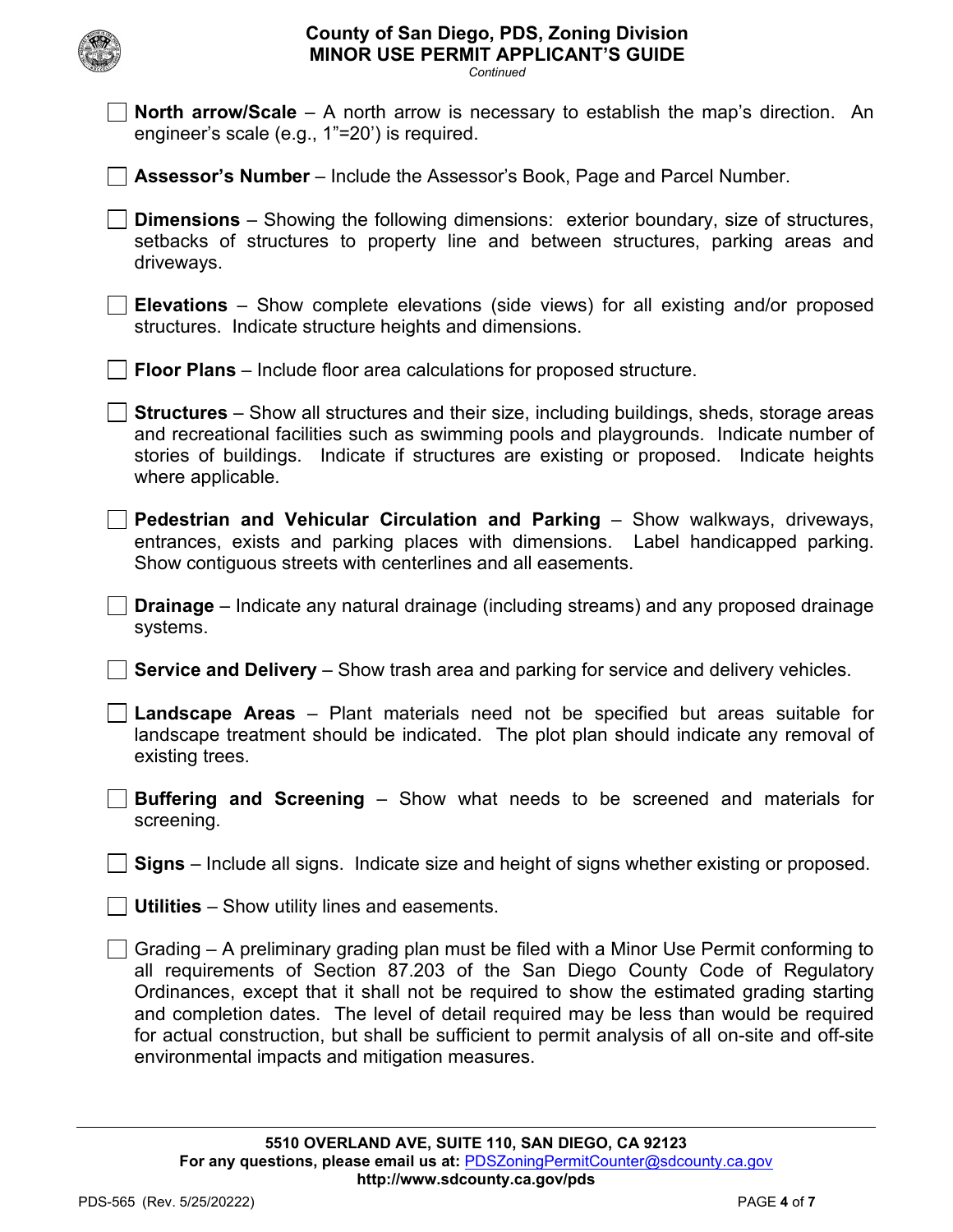

# **County of San Diego, PDS, Zoning Division MINOR USE PERMIT APPLICANT'S GUIDE**

*Continued*

- $\Box$  The preliminary grading plan shall be on a separate sheet and cannot be incorporated into the plot plan for the project.
- **Fencing** Show existing and proposed fencing including heights and materials.
- **Phasing** Indicate any phasing of the project.
- **Equipment** Show the location of any permanent equipment on-site that would incorporate a noise-producing activity such as an air conditioner or generator. Also indicate the absence or presence of this activity on your Application for Environmental Initial Study (AEIS) for the proposed project. (Not required for residential uses.)
- **Minor Deviation.** The intent of a minor deviation is to allow for convenience in the changing of plot plans for Minor Use Permits by allowing the staff (acting for the Director of PDS) to make changes through an administrative procedure which take less time and money than a modification which requires a public hearing. The maximum allowed change in a minor deviation is an increase or decrease of 10% in area or height in relation to any building, yard, open space, work area or parking. See Section 7609 of The Zoning Ordinance for details. You should be aware that any decision to approve or disapprove a minor deviation is final and cannot be appealed. Applicants are advised to confer with staff prior to submittal of any minor deviation.

The materials required for a minor deviation are:

- **Applications** [\(PDS-346](https://www.sandiegocounty.gov/content/dam/sdc/pds/zoning/formfields/PDS-PLN-346.pdf) and [346S\)](https://www.sandiegocounty.gov/content/dam/sdc/pds/zoning/formfields/PDS-PLN-346S.pdf). Be sure to include the permit number and describe the intent of the minor deviation on PDS-346S.
- **Plot Plans.** Your plot plans should clearly show the proposed change(s). It is often helpful to show both the existing plan and the proposed changes by the use of dashed or dotted lines. Be sure to create and print on the Plot Plans the Cumulative Change Table.
- **Applicable Fees.** Please refer to the [cover sheet.](http://www.sandiegocounty.gov/content/sdc/pds/zoning/ZoningPermits.html)
- ADDITIONAL MINOR USE PERMIT REQUIREMENTS FOR THE UPPER SAN DIEGO RIVER IMPROVEMENT PROJECT (USDRIP) AREA OF LAKESIDE

**The RiverWay Specific Way (USDRIP) contains requirements that are specific to each of its twenty (20) planning areas. Please refer to your particular Planning Area for those requirements.**

- **PLOT PLAN** Thirteen (13) bluelines or blacklines of each page of the plot plan.
- **PROHIBITED USES** The zoning for USDRIP consists of modified M52, M54, C36 and residential zones. Some uses generally allowed in those zones are prohibited. Each Planning Area has a list of prohibited uses. Please check the list prior to applying in order to ensure the proposed use is allowed. Gas stations, dry cleaning establishments,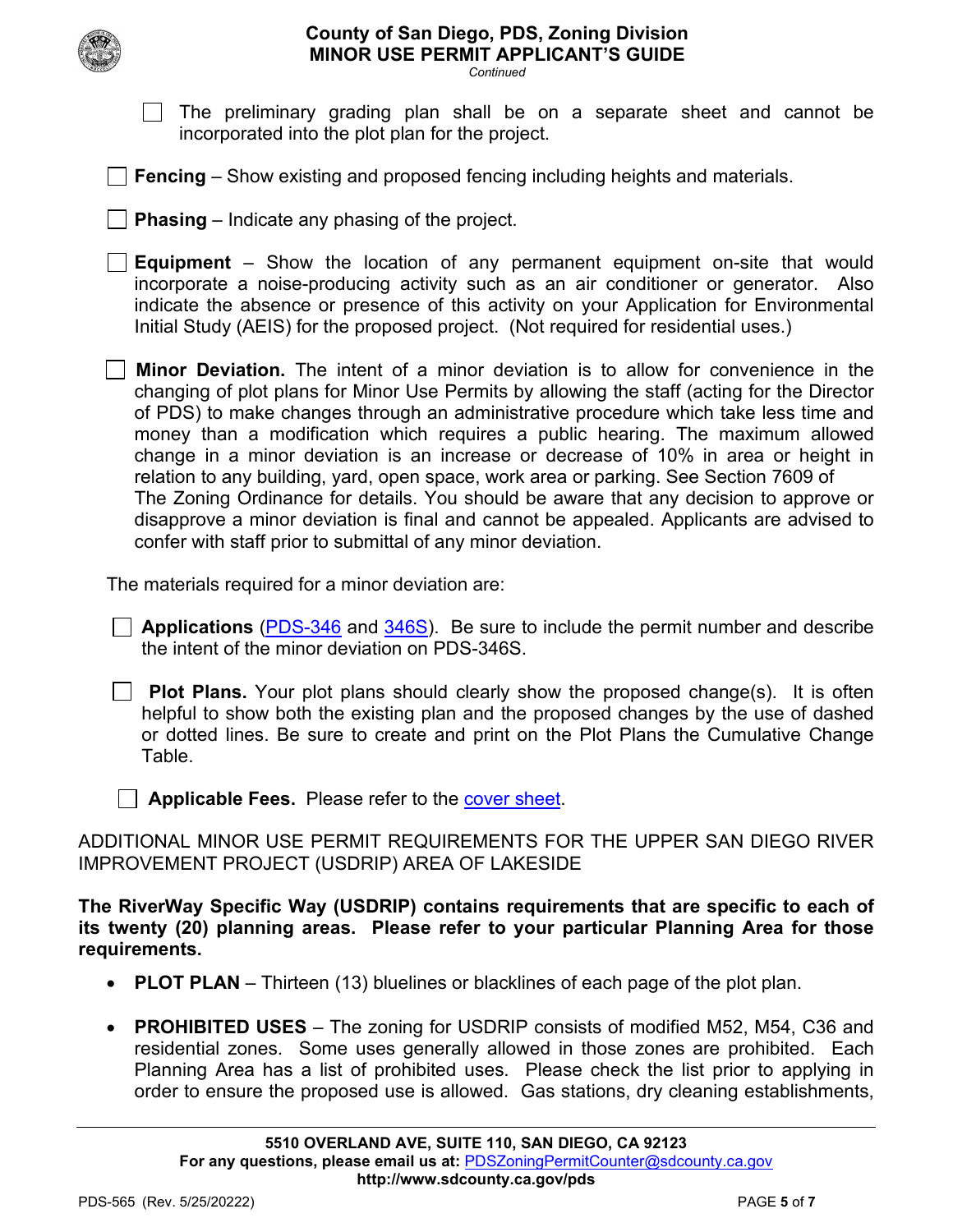

*Continued*

off-premise signs and the importation, storage and processing of hazardous or toxic waste are prohibited in all zones.

- **BEST MANAGEMENT PRACTICES (BMPs)** BMPs are required for all commercial and industrial development. See Pg. 34 of the RiverWay Specific Plan. Show all structural BMPs on the plot plan and include a technical discussion stating why the Practices were selected, how they will work and how mechanical BMPs will be maintained.
- **LANDSCAPING/SCREENING** Specific screening requirements are found in some USDRIP Planning Areas. Show all proposed landscaping and screening on the plot plan.
- **OPEN STORAGE/ACCESSORY PARKING** Open storage and accessory parking (delivery trucks, etc. not employee or customer parking) are restricted in some Planning Areas. Show all proposed open storage and accessory parking areas as well as all screening techniques, on the plot plan.
- **PLANNING BUFFERS** Parcels fronting on the river are required to have planning buffers, generally measuring 50 feet from the top of the river bank slope. Show any required planning buffers and conceptual landscaping on the plot plan.
- **TRAILS** Trail dedication and construction may be required. See Figure 13 in the RiverWay Specific Plan for the USDRIP trail alignment. If the project site includes a trail, show the trail on the plot plan, indicated as "Easement for Pedestrian and Equestrian Use". Show all offsite trail construction based upon Figure 13.

# **NOTE: ONLY THE CULTURAL RESOURCES SECTION OF THE RESOURCE PROTECTION ORDINANCE APPLIES TO THE USDRIP AREA.**

# **See the RiverWay Specific Plan, available from the cashier.**

# **ADDITIONAL MINOR USE PERMIT REQUIREMENTS FOR WIRELESS FACILITIES**

- $\Box$ PLOT PLAN – One additional plot plan. In addition to the requirements for Minor Use Permit plot plans, all plot plans shall show:
	- $\mathcal{L}^{\text{max}}$ The height of the facility with evidence that the proposed facility is designed to the minimum height required. If the tower will exceed the maximum permitted height limit as measured from grade, include a discussion in the required report of the physical constraints (topographic features, etc.) making the additional height necessary.

 $\Box$ 

 $\mathcal{L}_{\mathcal{A}}$ 

- The lease area of the proposed facility clearly identified.
- If the facility frequency is 1,200 megahertz or less submit a copy of the Federal Communications Commission Licensing Application Form 601, Main Form, Pages 1 through 4, Schedule A, Page 1, Schedule D, Page 1 and Schedule H, Pages 1 through 3.